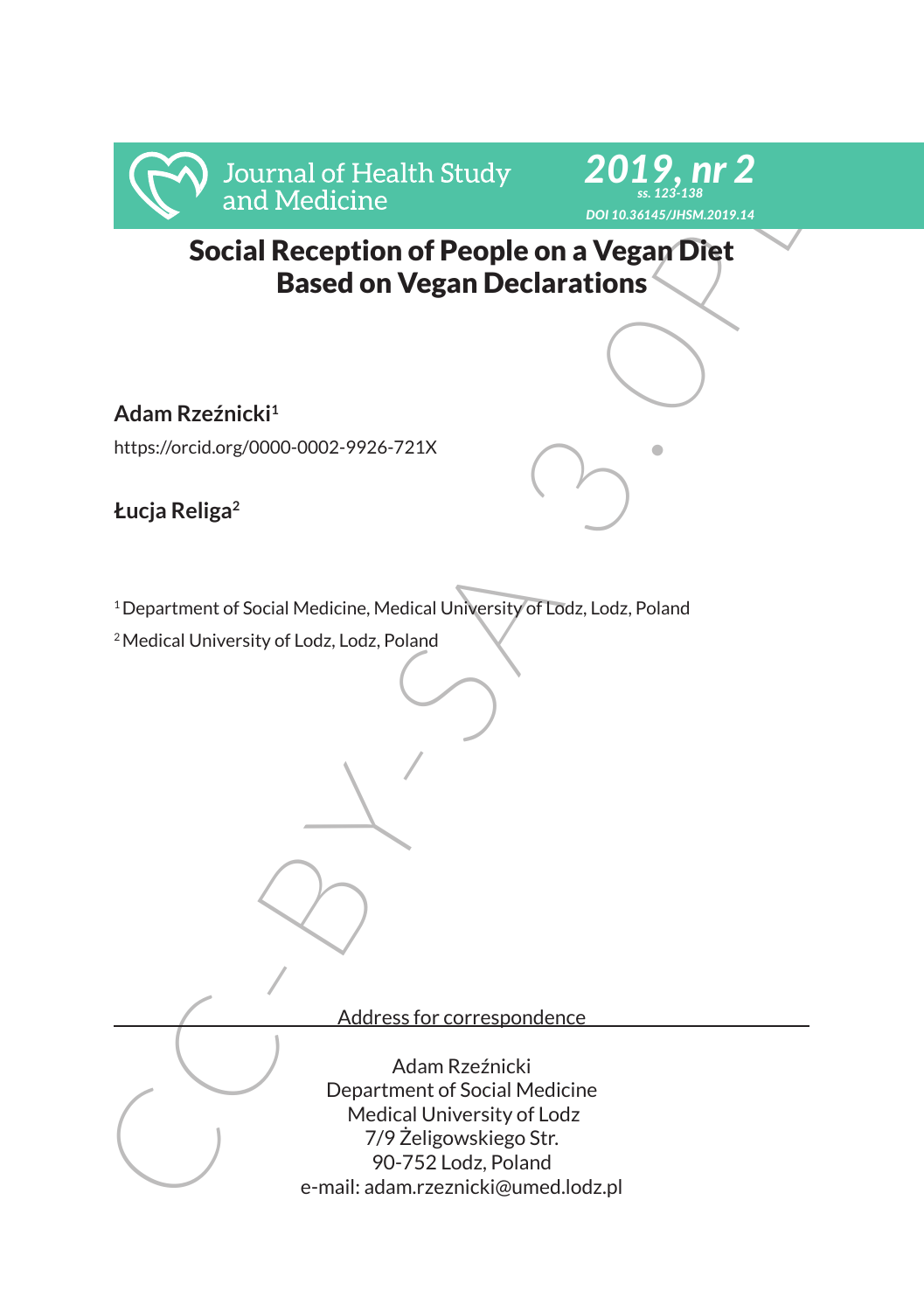## *Abstract*

**Introduction:** Veganism is more and more popular in Poland, however, it still *raises numerous controversies, although many environmental, ethical and nutritional reasons confirm its legitimacy.*

*Aim: The main purpose of the study was to find out the vegan opinions on the social perception of people on a vegan diet.*

*Material and methods: The survey was conducted among 950 respondents from January to June 2019, using the author's questionnaire containing 27 questions.*

Motival Controllarism is more and more popular in Poland, however, it still<br>
raises numerous controversies, although many environmental, efflical and rul-<br>
tritional reasons confirm its legitimacy.<br>
Aim: The main purpose o *Results: Of all respondents (950 people), almost all, i.e. 93.7% (890 people), were women. The subjects were asked to indicate the main reason for choosing the vegan diet as a way of eating. The most frequently indicated responses were the ethical reasons – 69.1% of respondents (656 persons) and health reasons – such an answer was chosen by 47.8% of respondents (454 persons). Over a half of the respondents, 55.5% (527 people), admitted that they had met with uninvited comments on their meal several times, while 11.7% (111 people) replied that they met with such comments on a regular basis. In the group of surveyed vegans, almost half of the respondents, i.e. 46.4% (441 people), replied that several times they were a victim of verbal aggression due to their diet, while 6.3% of respondents (63 people) met with this phenomenon regularly.*

**Conclusions:** According to vegans, social attitudes towards people on a vegan *diet are unfavourable. Vegans are often perceived through the prism of stereotypes, which is why they are regularly exposed to unpleasant or even aggressive behaviour and are forced to argue with the views of others often based on false premises.*

*Key words: vegetarianism, veganism, nutrition, vegan diet*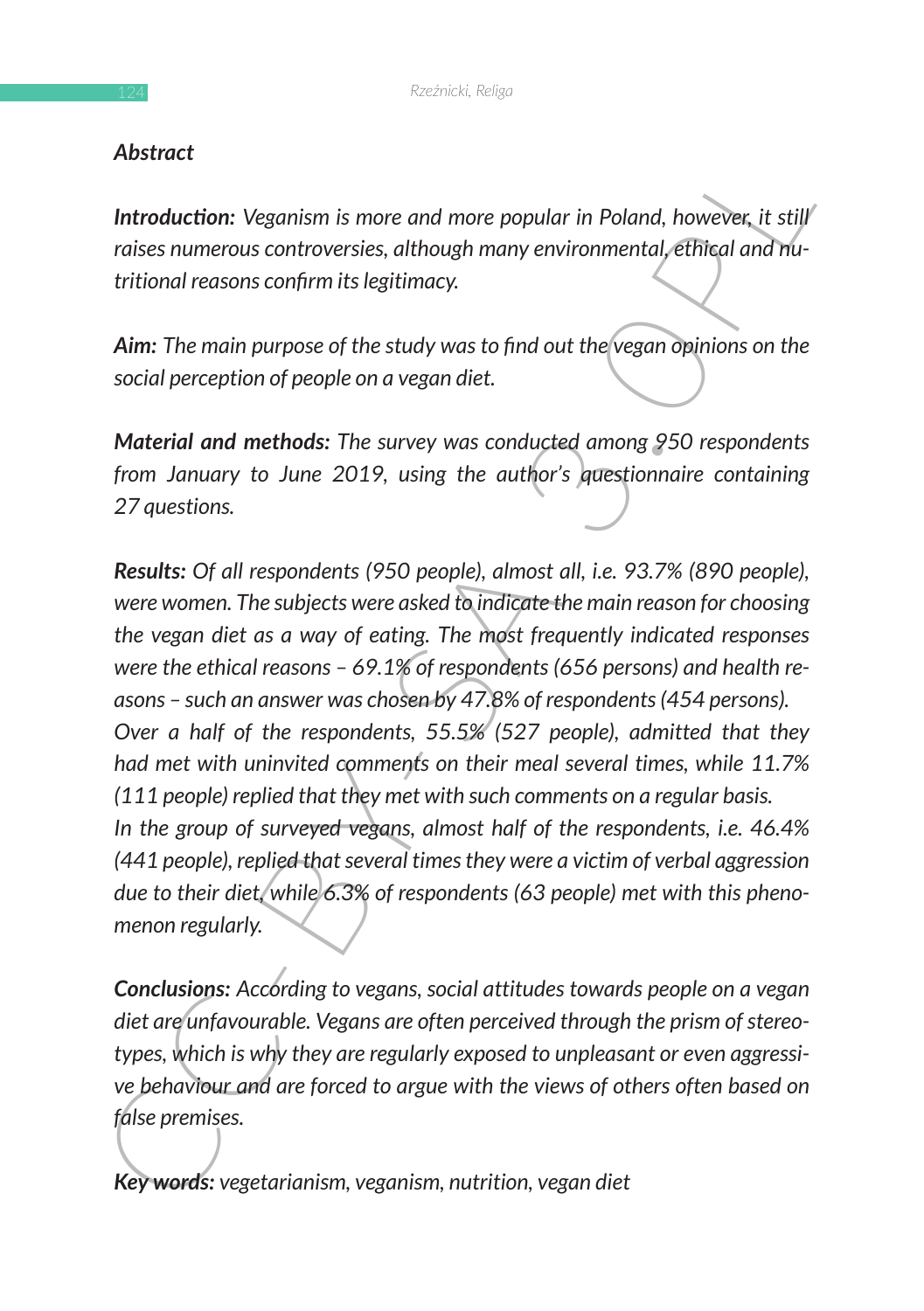### **Introduction**

Veganism is getting more and more popular in Poland, however, it still raises numerous controversies, although many environmental, ethical and nutritional reasons confirm its legitimacy.

Veganism as a diet means excluding all animal products from the menu, which is why it is called a plant-based diet.

While vegetarianism is rarely considered a behaviour deviating from accepted social norms, veganism in Poland is still considered aberration.

Estimates carried out by the Institute of Agriculture and Food Economics indicate that the average Pole consumes 40.5 kg of pork, 30 kg of poultry and 2.2 kg of beef in a year. Compared to the general consumption of meat in Europe, Poles consume more of it – the average EU citizen eats 68.6 kg of meat but consumes several times more beef than people living in Poland [1].

In veroculation<br>
Weganism is getting more and more popular in Poland, however, it still ra-<br>
ises numerous controversies, although many environmental, ethical and<br>
nutritional reasons confirm its legitimacy.<br>
Veganism as The described situation may indicate that vegan restaurants are not popular in Poland – in fact Warsaw took seventh place in the ranking maintained by the Happy Cow website, which registers vegan places around the world [2]. Three components were taken into account in the ranking: 1 – the number of vegan restaurants within a radius of 8 km from the places where they are most concentrated, 2 - the number of vegan options in restaurants within a radius of 8 km from the places where there is the majority of them, 3 – the general impression of a provegan initiative.

In Poland, we observe a regular increase in the number of people declaring vegetarianism and veganism. Such way of eating is particularly popular among young people. The observed trends should translate to the increased consumption of vegetables by Poles. However, it turns out to be quite the opposite, because the Central Statistical Office data shows that vegetable consumption has not increased in the recent years: 2015 – 8.68 kg, 2016 – 8.59 kg, 2017 – 8.24 kg [3, 4].

Scientific studies indicate that a well-balanced vegan diet is healthy. The American Dietetic Association believes the properly balanced vegetarian diets (including vegans) are healthy, cover caloric and energy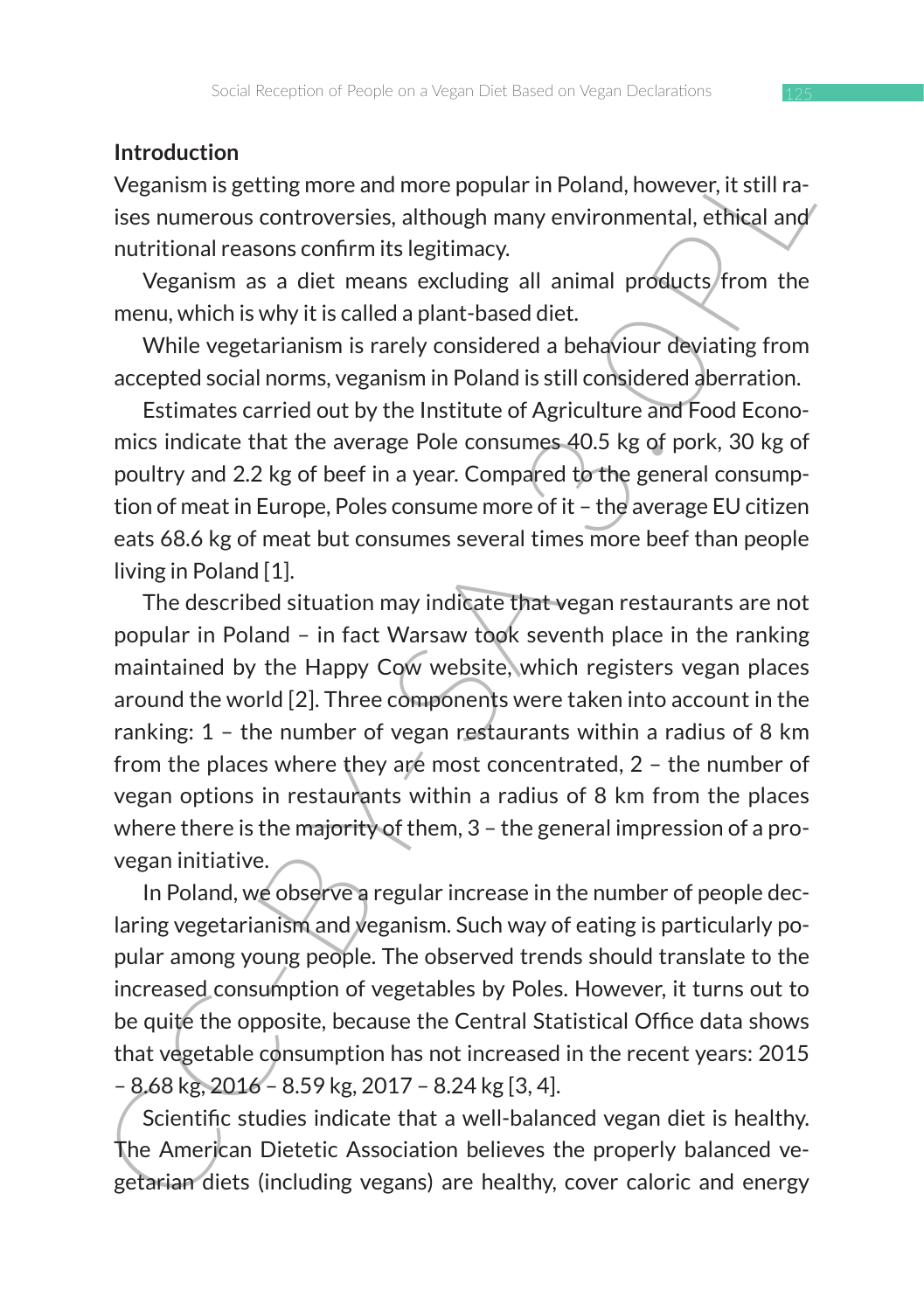needs, and what is more, they can bring health benefits, especially by preventing the occurrence of some diet-related diseases [5]. Scientific societies also state that the properly balanced vegan diets can be used at any age but emphasise the necessity of special supervision over nutrition of children and adolescents [5, 6, 7].

heads, all wow is millor, they call bring leading eneries, spectrally by preventing the occurrence of some diet-related diseases [5]. Scientific societies also state that the properly balanced vegan diets can be used at<br>a As the results of research conducted at the University of Loma show, among people on a plant diet a lower BMI index is observed – such results were obtained by scientists from the University of Loma. 71,751 people were included in the study: non-vegetarians, semi-vegetarians, pescowegetarians, lacto-ovo-vegetarians and vegans. Among vegans compared to other groups there was the lowest percentage of overweight and obese people, and the highest of people with normal weight; the percentage of people on a vegan diet with a normal BMI, i.e. below 25, was 66.9%, there was 23.7% of overweight people, while 9.4% of all vegans were obese [8]. Studies by other authors indicate that vegetarian and vegan diets effectively reduce the risk of cardiovascular disease, obesity, type II diabetes and some types of cancer [5, 9, 10, 11, 12, 13].

People on a vegan diet usually consume larger amounts of fiber, magnesium, folic acid, vitamins C and E, iron or phytochemicals, while consuming fewer calories, saturated fat and cholesterol [14].

Meta-analyses conducted in Great Britain, the United States, Germany, the Netherlands and Japan involving 124,706 respondents showed that the mortality rate due to cardiovascular diseases in vegetarians was 16% lower than in non-vegetarian diets, while the risk of death from coronary heart disease was lower by 29%. Cardiovascular diseases risk factors: body mass index (BMI), total cholesterol, low density lipoprotein (LDL), and apolipoprotein B are lower in vegetarians (especially those on a vegan diet) than nonvegetarians [15, 16].

Although vegan diet is healthy, we need to keep in mind that, like any other diet, it can take an unhealthy form. An unhealthy vegan diet is one where vitamin B12 and D are not supplemented (in the winter months), the rules on proper caloric content of meals are not observed, highly processed products are consumed, not all nutritional values are provided –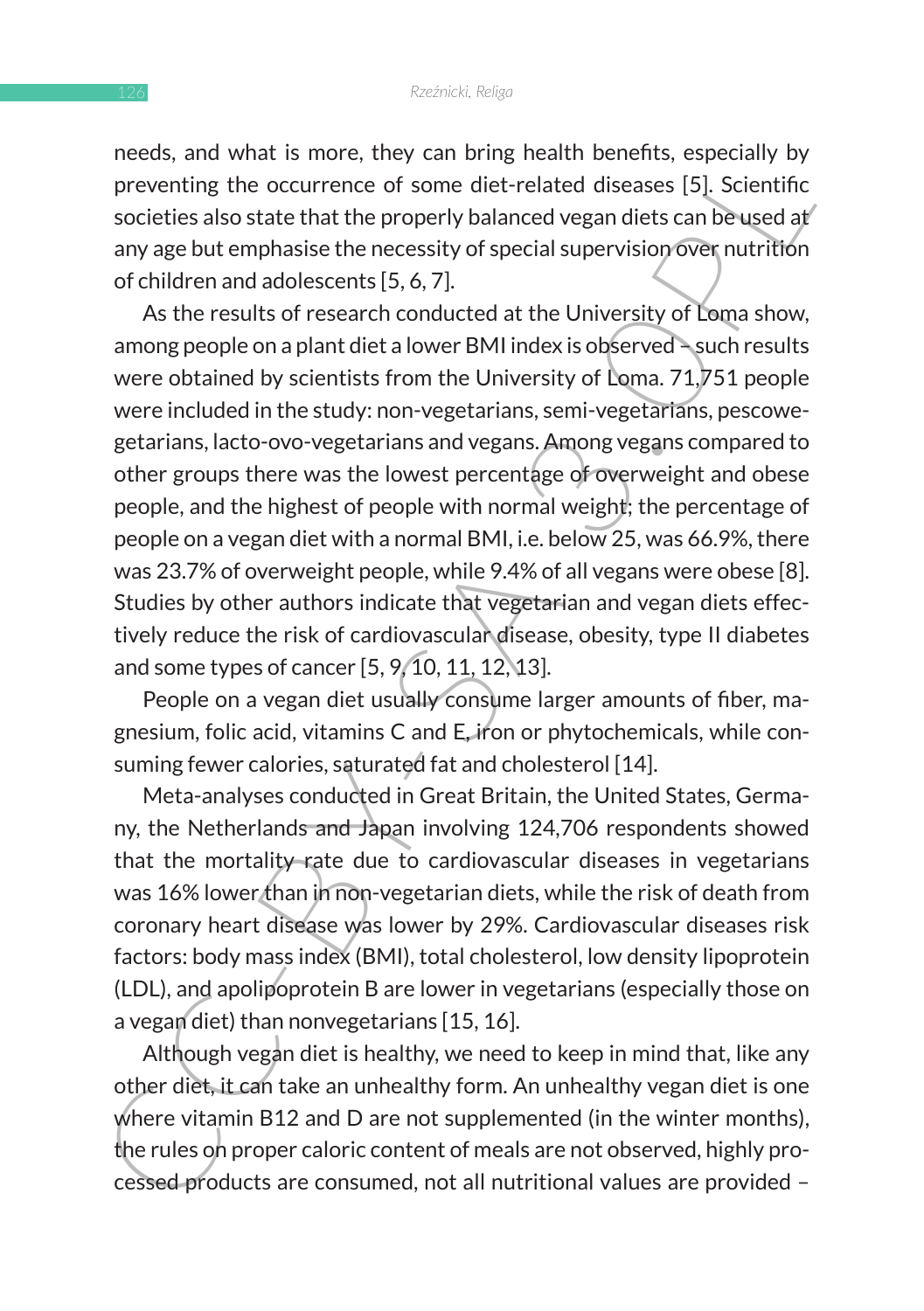these elements, except for cobalamin supplementation, are the determinants of all unhealthy diets.

these terminist, except to roual and thods<br>
anals of all unhealthy diets.<br>
The matter of all unhealthy diets.<br>
Vitamin B12 supplementation plays the key role in a healthy and safe<br>
vegan diet. As indicated by the results o Vitamin B12 supplementation plays the key role in a healthy and safe vegan diet. As indicated by the results of the study, the reserves of vitamin B12 accumulated in the body are sufficient for 3-6 years, and only after this time since the cessation of consumption of animal products, symptoms associated with deficiency can be observed [17]. The effect of cobalamin deficiency is megaloblastic anaemia  $-\sqrt{t}$ ts insufficient supply leads to impaired production of erythroblasts and their premature destruction in the bone marrow; both factors contribute to inefficient erythropoiesis. Deficiency of the mentioned vitamin may also lead to a disorder in the synthesis of purine bases necessary for the construction of DNA, which is manifested in the malfunction of tissues with high cell turnover (an example may be the gastrointestinal mucosa), as well as improper myelin transformation and loss of nerve fibres, which in turn leads to various ailments from the nervous system [17].

#### **Aim**

The main aim of the study was to find out the vegan opinions on the social perception of people on a vegan diet.

# **Material and methods**

The survey was conducted among 950 respondents from January to June 2019, using the author's questionnaire containing 27 multiple choice questions: 4 metric questions, 5 general questions and 18 specific questions. The survey was conducted online using the Google Forms questionnaire. The survey questionnaire was disseminated on Internet forums devoted to broadly understood vegan topics. The survey was voluntary and anonymous. 950 respondents participated in the survey. The data contained in the surveys were entered into the MS Excel spreadsheet. In order to develop the collected empirical material, descriptive methods and methods of statistical inference were used. For the description of the whole group of examined and subgroups distinguished on the basis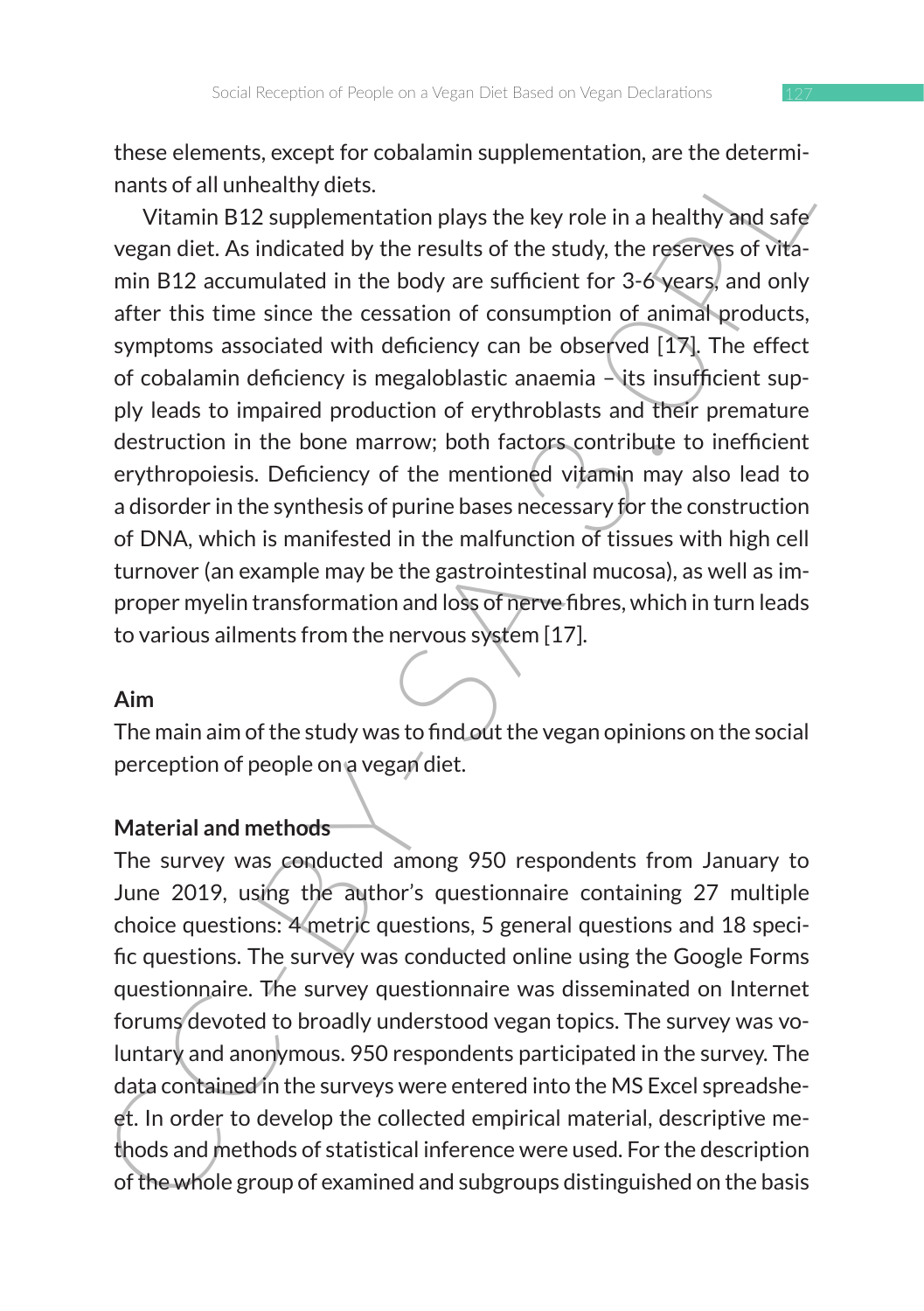or upuntarive leadings, ine structure inutidary were expressed as a percentage [%]. To compare the incidence of particular categories of quantitative features in the analysed groups, the chipsed correction was used. The re of qualitative features, the structure indicators were calculated, which were expressed as a percentage [%]. To compare the incidence of particular categories of quantitative features in the analysed groups, the chi- $\ell$ -square independence test or chi-square independence test with Yates's correction was used. The results for which the values of the statistics obtained in the conducted tests belonged to the critical area of the relevant distribution at the significance level  $p = 0.05$  were considered significant. For statistical analysis, STATISTICA version 10.0 was used.

#### **Results**

Of all respondents (950 people), almost all, i.e. 93.7% (890 people), were women (tab. 1).

The most numerous group of respondents, i.e. 61.2% (581 people) were people aged 19-29. People aged 40 and over accounted for only 5.3% (51 people) of all respondents (table 1).

In the group of all respondents (950 people) the most represented were the respondents with higher education – 458 people, i.e. 48.2% (table 1).

The most numerous group among all respondents, i.e. 42.9% (408 people) were respondents living in very large cities – over 500,000 residents (table 1).

The subjects were asked to indicate the main reason for choosing vegan diet as a way of eating. The most frequently indicated responses by the respondents were ethical reasons – 69.1% of respondents (656 persons), and health reasons  $\neq$  such answer was chosen by 47.8% of respondents (454 persons) (table 2).

Among all respondents (950 people), the largest group – 35.6% (338 people), were respondents who declared maintaining the vegan diet for over 2 years. The least numerous (7.7%, 73 people) were the respondents who maintained the vegan diet for 1-2 months (table 2).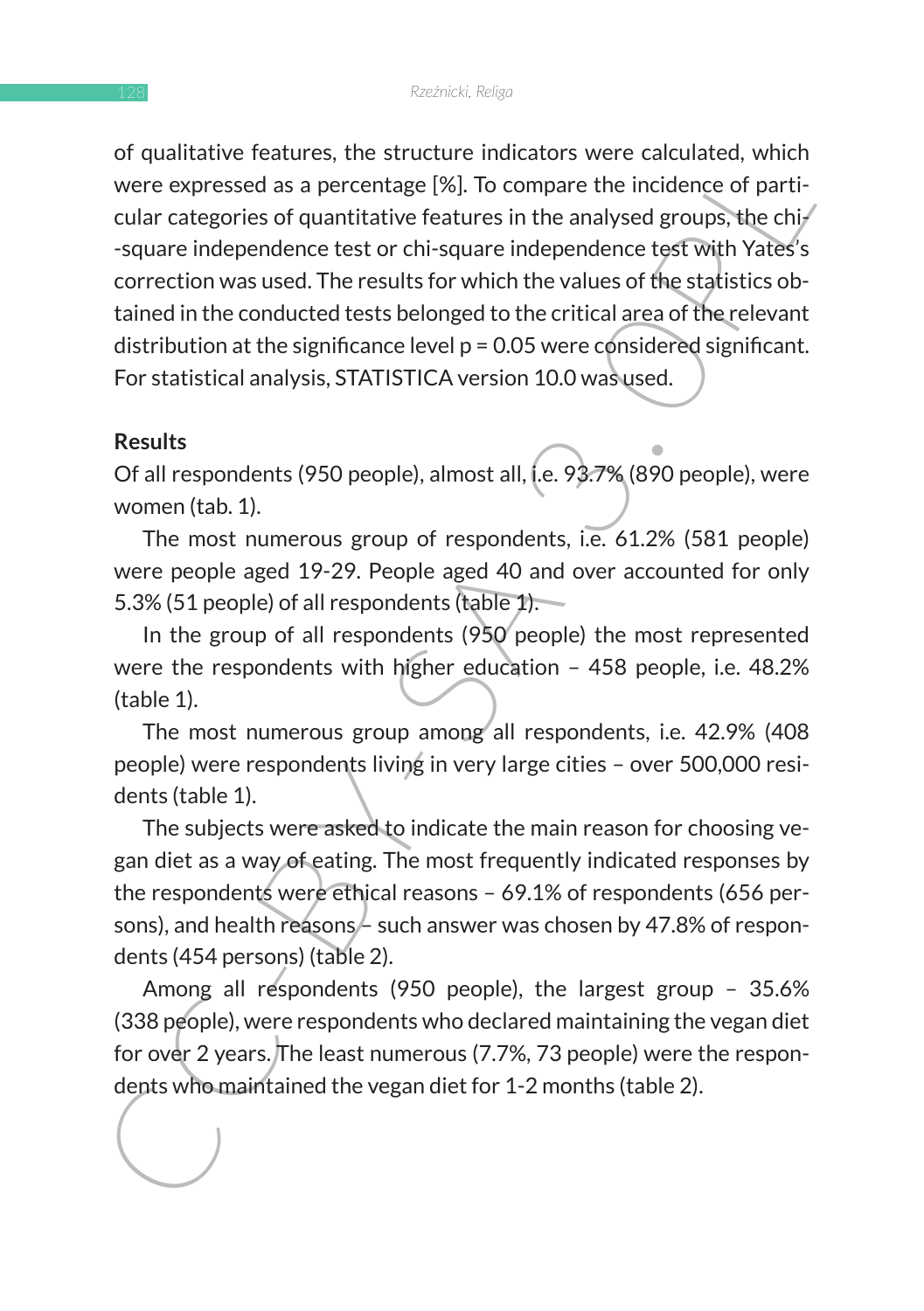| Table 1. Respondents' characteristics |  |  |  |
|---------------------------------------|--|--|--|
|---------------------------------------|--|--|--|

| Gender                             | N                       | %     |
|------------------------------------|-------------------------|-------|
| woman                              | 890                     | 93.7  |
| man                                | 60                      | 6.3   |
| total                              | 950                     | 100.0 |
| Age                                | $\overline{\mathsf{N}}$ | %     |
| up to 18                           | 161                     | 16.9  |
| 19-29                              | 581                     | 61.2  |
| 30-39                              | 157                     | 16.5  |
| 40-49                              | 47                      | 4.9   |
| 50-59                              | 3 <sup>°</sup>          | 0.3   |
| 60 years and more                  | $\mathbf{1}$            | 0.1   |
| total                              | 950                     | 100.0 |
| <b>Education</b>                   | ${\sf N}$               | $\%$  |
| primary                            | 20                      | 2.1   |
| junior high                        | 109                     | 11.5  |
| basic vocational                   | 11                      | 1.2   |
| secondary                          | 352                     | 37.1  |
| higher                             | 458                     | 48.2  |
| total                              | 950                     | 100.0 |
| <b>Place of residence</b>          | N.                      | %     |
| village                            | 92                      | 9.7   |
| city to 50,000 residents           | 158                     | 16.6  |
| city over 50 to 150,000 residents  | 125                     | 13.2  |
| city over 150 to 500,000 residents | 167                     | 17.6  |
| city over 500,000 residents        | 408                     | 42.9  |
| total                              | 950                     | 100.0 |
|                                    |                         |       |

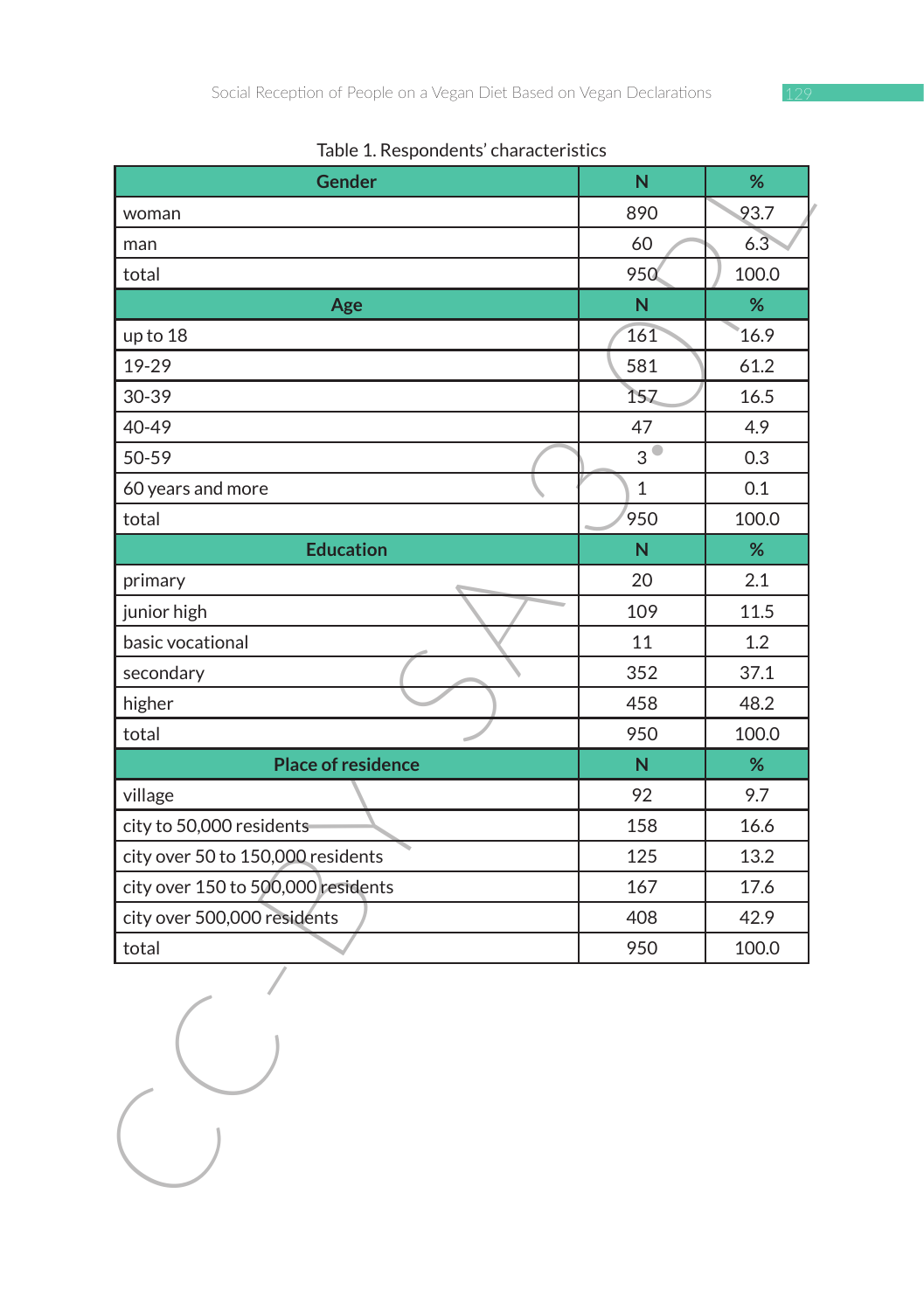| a vegan diet by respondents                                                                                                                                                                                                                                                                                                                                                                                                                                                                                                                                                                                                                                                                                                                                                                                                                                                                 |                 |                |
|---------------------------------------------------------------------------------------------------------------------------------------------------------------------------------------------------------------------------------------------------------------------------------------------------------------------------------------------------------------------------------------------------------------------------------------------------------------------------------------------------------------------------------------------------------------------------------------------------------------------------------------------------------------------------------------------------------------------------------------------------------------------------------------------------------------------------------------------------------------------------------------------|-----------------|----------------|
| Reason for choosing a vegan diet<br>(multiple choice question)                                                                                                                                                                                                                                                                                                                                                                                                                                                                                                                                                                                                                                                                                                                                                                                                                              | N               | % of responses |
| <b>Ethical reasons</b>                                                                                                                                                                                                                                                                                                                                                                                                                                                                                                                                                                                                                                                                                                                                                                                                                                                                      | 656             | 69.1           |
| Ecological reasons                                                                                                                                                                                                                                                                                                                                                                                                                                                                                                                                                                                                                                                                                                                                                                                                                                                                          | 380             | 40.0           |
| Health reasons                                                                                                                                                                                                                                                                                                                                                                                                                                                                                                                                                                                                                                                                                                                                                                                                                                                                              | 454             | 47.8           |
| Willingness to try a new way of eating                                                                                                                                                                                                                                                                                                                                                                                                                                                                                                                                                                                                                                                                                                                                                                                                                                                      | 138             | 14.5           |
| All of the above                                                                                                                                                                                                                                                                                                                                                                                                                                                                                                                                                                                                                                                                                                                                                                                                                                                                            | 180             | 18.9           |
| Duration of following the vegan diet                                                                                                                                                                                                                                                                                                                                                                                                                                                                                                                                                                                                                                                                                                                                                                                                                                                        | N               | %              |
| 1-2 months                                                                                                                                                                                                                                                                                                                                                                                                                                                                                                                                                                                                                                                                                                                                                                                                                                                                                  | 73<br>$\bullet$ | 7.7            |
| 3-6 months                                                                                                                                                                                                                                                                                                                                                                                                                                                                                                                                                                                                                                                                                                                                                                                                                                                                                  | 142             | 14.9           |
| 7-12 months                                                                                                                                                                                                                                                                                                                                                                                                                                                                                                                                                                                                                                                                                                                                                                                                                                                                                 | 176             | 18.5           |
| Over a year to 2 years                                                                                                                                                                                                                                                                                                                                                                                                                                                                                                                                                                                                                                                                                                                                                                                                                                                                      | 221             | 23.3           |
| Over 2 years                                                                                                                                                                                                                                                                                                                                                                                                                                                                                                                                                                                                                                                                                                                                                                                                                                                                                | 338             | 35.6           |
| total                                                                                                                                                                                                                                                                                                                                                                                                                                                                                                                                                                                                                                                                                                                                                                                                                                                                                       | 950             | 100.0          |
| countered the opinion that their following a vegan diet is only a tempora-<br>ry whim, a result of a trend (table 3).<br>The vast majority of respondents, i.e. 85.1% (808 people), met with<br>the opinion of their interlocutors that the names of vegan dishes are in-<br>appropriate because they imitate the names of meat dishes (table 3).<br>In the group of surveyed vegans, 36.8% of respondents (350 people)<br>replied that they regularly meet with the opinions of the public that their<br>vegan diet does not provide the right amount of protein (table 3).<br>Over half of the respondents, 55.5% (527 people), admitted that they<br>met with uninvited comments on their meal several times, while 11.7%<br>(111 people) replied that they met with such comments on a regular basis<br>(table 3).<br>Among all respondents 22.9% of vegans (218 people) while ordering |                 |                |
| vegan meals encountered remarks to not flaunt their diet (table 3).                                                                                                                                                                                                                                                                                                                                                                                                                                                                                                                                                                                                                                                                                                                                                                                                                         |                 |                |

Table 2. Determinants of the choice of a vegan diet and the duration of maintaining a vegan diet by respondents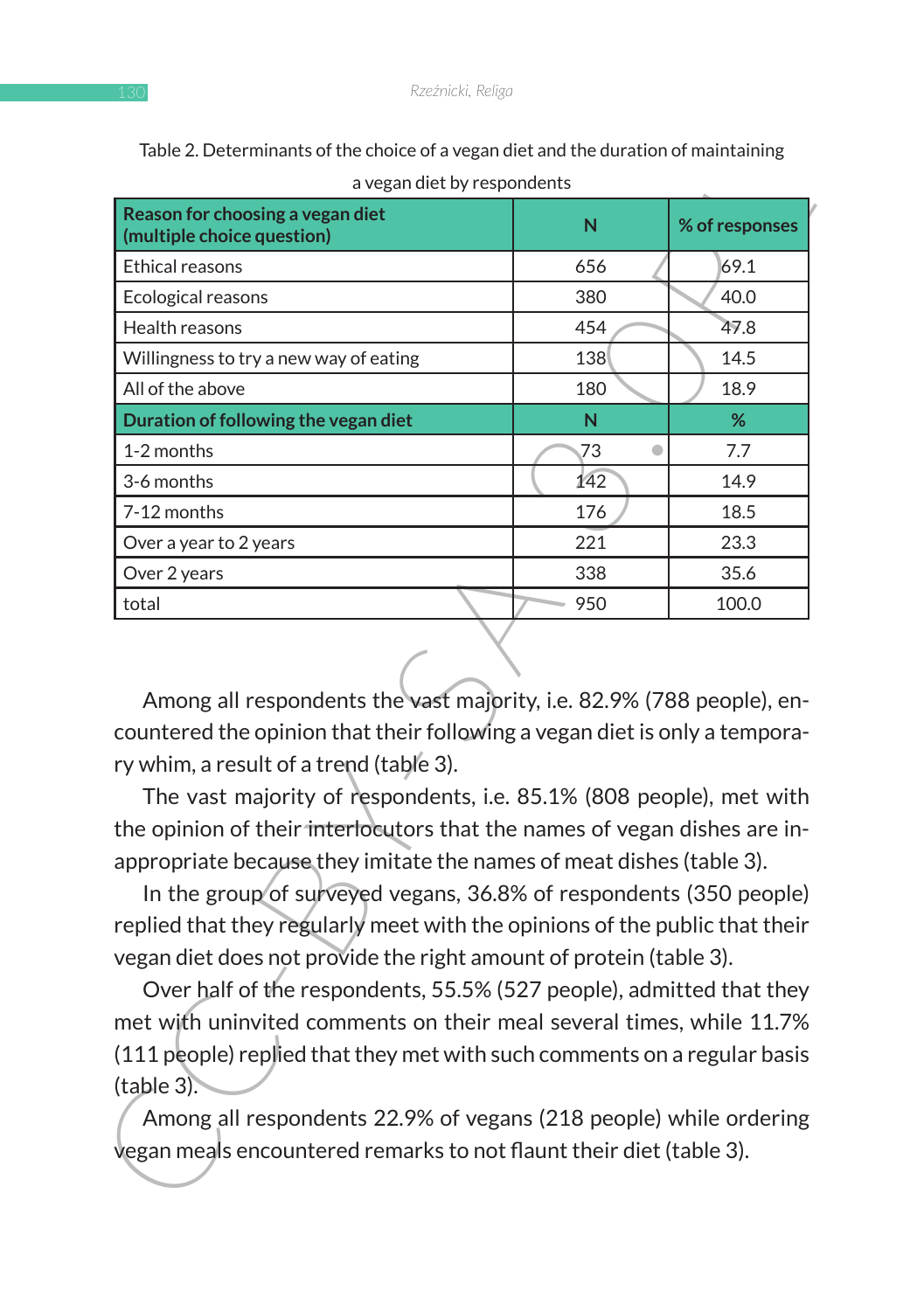Table 3. Selected social behaviours in relation to vegans and vegan diet

| declared by respondents                                                                                                                                                               | rable 5. Selected Social behaviours in relation to vegans and vegan diet |       |
|---------------------------------------------------------------------------------------------------------------------------------------------------------------------------------------|--------------------------------------------------------------------------|-------|
| Encountering the opinion that the vegan diet is<br>only a temporary whim, the result of a trend                                                                                       | N                                                                        | %     |
| Yes                                                                                                                                                                                   | 788                                                                      | 82.9  |
| <b>No</b>                                                                                                                                                                             | 162                                                                      | 17.1  |
| Total                                                                                                                                                                                 | 950                                                                      | 100.0 |
| Encountering the opinion that the names of<br>vegan meals (e.g. soy hot dogs, lentil pate) are<br>inappropriate because they try to imitate their<br>original meat/dairy counterparts | N                                                                        | %     |
| Yes                                                                                                                                                                                   | 808                                                                      | 85.1  |
| <b>No</b>                                                                                                                                                                             | 142                                                                      | 14.9  |
| total                                                                                                                                                                                 | 950                                                                      | 100.0 |
| Frequency of opinions that a vegan diet does<br>not provide enough protein                                                                                                            | N                                                                        | %     |
| Never                                                                                                                                                                                 | 60                                                                       | 6.3   |
| Several times                                                                                                                                                                         | 540                                                                      | 56.8  |
| Regularly                                                                                                                                                                             | 350                                                                      | 36.8  |
| total                                                                                                                                                                                 | 950                                                                      | 100.0 |
| Frequency of uninvited comments about one's<br>meal (e.g. emphasis of it not being fully nutri-<br>tious)                                                                             | N                                                                        | %     |
| Never                                                                                                                                                                                 | 312                                                                      | 32.8  |
| Several times                                                                                                                                                                         | 527                                                                      | 55.5  |
| Regularly                                                                                                                                                                             | 111                                                                      | 11.7  |
| total                                                                                                                                                                                 | 950                                                                      | 100.0 |
| Frequency of comments not to flaunt one's diet<br>when ordering a vegan meal                                                                                                          | N                                                                        | %     |
| Never                                                                                                                                                                                 | 713                                                                      | 75.1  |
| Several times                                                                                                                                                                         | 218                                                                      | 22.9  |
| Regularly                                                                                                                                                                             | 19                                                                       | 2.0   |
| total                                                                                                                                                                                 | 950                                                                      | 100.0 |
|                                                                                                                                                                                       |                                                                          |       |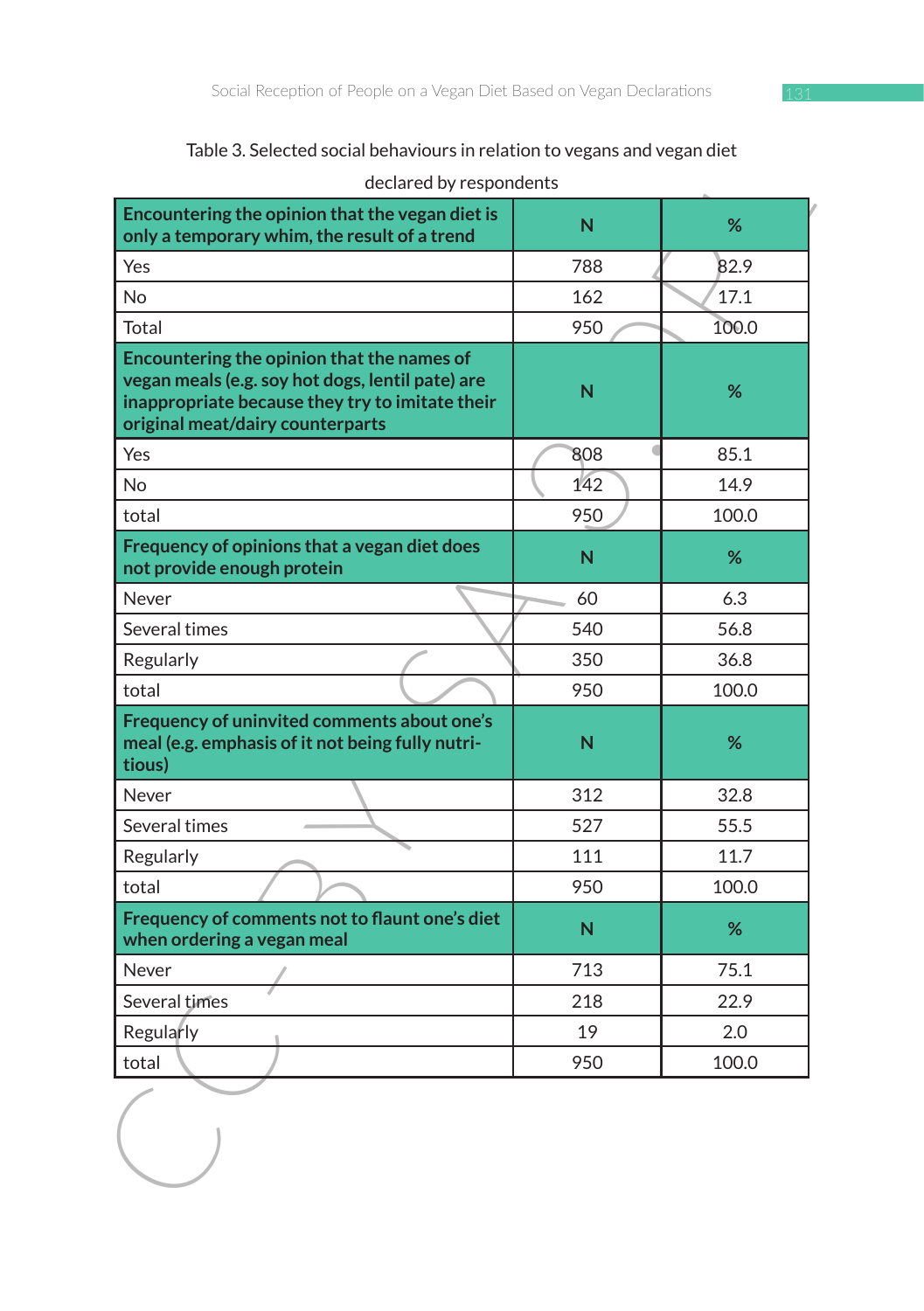| Table 4. Frequency of becoming the object of jokes and a victim of verbal aggression due to the use of vegan diet by sex |     |       |                 |       |                 |              |                              |
|--------------------------------------------------------------------------------------------------------------------------|-----|-------|-----------------|-------|-----------------|--------------|------------------------------|
| Frequency of becoming the object of                                                                                      |     | Women |                 | Men   |                 | <b>Total</b> |                              |
| jokes because of a vegan diet                                                                                            | Z   | $\%$  | Z               | $\%$  | Z               | $\%$         | $\overline{\mathbf{a}}$      |
| Never                                                                                                                    | 141 | 15.8  | 4               | 6.7   | 145             | 15.3         | $chi^2 = 8,241;$<br>p < 0,05 |
| Several times                                                                                                            | 518 | 58.2  | 46              | 76.6  | 564             | 59.4         |                              |
| Regularly                                                                                                                | 231 | 26.0  | $\Omega$        | 16.7  | 241             | 25.4         |                              |
| Total                                                                                                                    | 890 | 100.0 | $\overline{60}$ | 100.0 | 950             | 100.0        |                              |
| The frequency of encountering verbal<br>aggression (offence) because of a<br>vegan diet                                  | z   | ৯ৎ    | z               | ৯ৎ    | z               | $\aleph$     | $\overline{\mathbf{a}}$      |
| Never                                                                                                                    | 423 | 47.5  | 26              | 43.3  | 449             | 47.3         | $chi^2 = 0,764;$<br>p>0,05   |
| Several times                                                                                                            | 410 | 46.1  | 24              | 51.7  | 441             | 46.4         |                              |
| Regularly                                                                                                                | 57  | 6.4   | რ               | 5.0   | $\overline{60}$ | 6.3          |                              |
| Total                                                                                                                    | 890 | 100.0 | $\overline{60}$ | 100.0 | 950             | 100.0        |                              |
|                                                                                                                          |     |       |                 |       |                 |              |                              |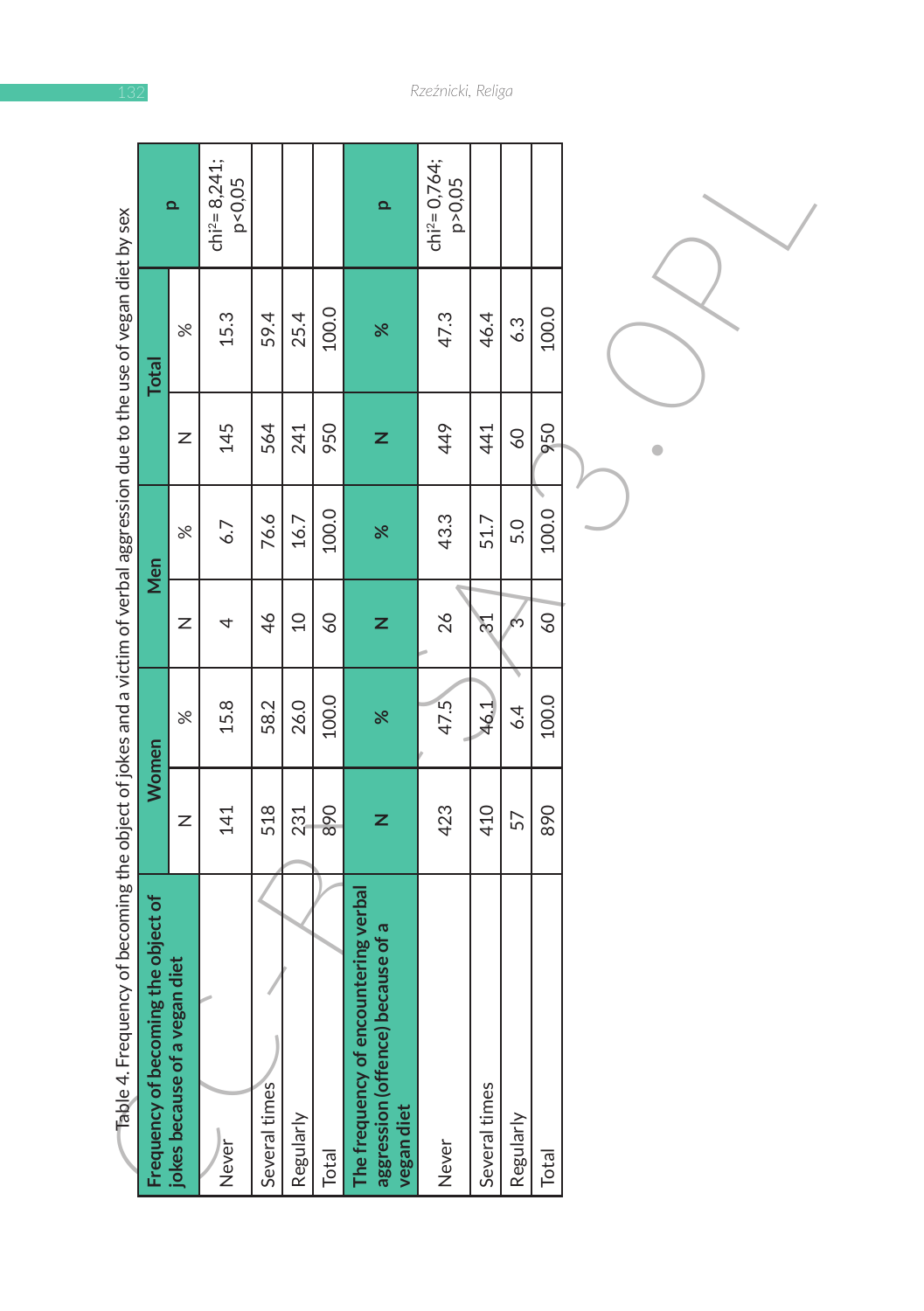Every fourth respondent (25.4%, 241 people) admitted that they were regularly the subject of jokes due to their diet. In the group of women, the percentage affected by this behaviour was 26.0% (231 people), while in the group of men 16.7% (10 people). The observed differences turned out to be statistically significant – chi-square =  $8,241$ ; p < 0.05 (tab. 4).

In the group of surveyed vegans, almost half of the respondents, i.e. 46.4% (441 people), replied that several times they were a victim of verbal aggression due to their diet, while 6.3% of respondents (63 people) met with this phenomenon regularly. Compared with women, men encountered verbal aggression several times more often (51.7% vs 46.1%). The differences turned out to be statistically insignificant –  $p$  > 0.05 (table 4).

#### **Discussion**

Although eating is one of the basic physiological needs and can be regarded as somewhat trivial, it is entangled in a dense network of socio-cultural conditions. Veganism is visible in the construction of individual and social identities. However, all vegans cannot be ascribed the same features or aspirations – although the group is homogeneous from the outside, internally different issues (e.g. political, health) divide them.

In this study, the highest percentage of respondents (69.1%) indicated the ethical reasons as the main reason for using the vegan diet. Health reasons were the second most frequently indicated determinant of the vegan diet (47.8%).

every nutries political,  $\lambda$ -s,  $24$  people admitted unit they were<br>every every out the subject of jokes due to their diet. In the group of women,<br>the percentage affected by this behaviour was 26.0% (231 people), while<br>i In the study of Śliwińska et al. the respondents on a vegetarian diet gave following motivation to use this diet: caring for the well-being of the animals (96%), caring for their own health (95%), environmental protection (74%) disliking/not favouring the taste of meat (74%) [18]. The results of the study carried out by Pribis et al. showed that young people (11-20) more often choose a plant diet due to ethical and environmental reasons, while the older ones (41-60) are motivated by health reasons [19].

The results of own research showed that 42.1% of vegans regularly hear comments that they are following an unhealthy diet, and 36.8% that it does not provide enough protein.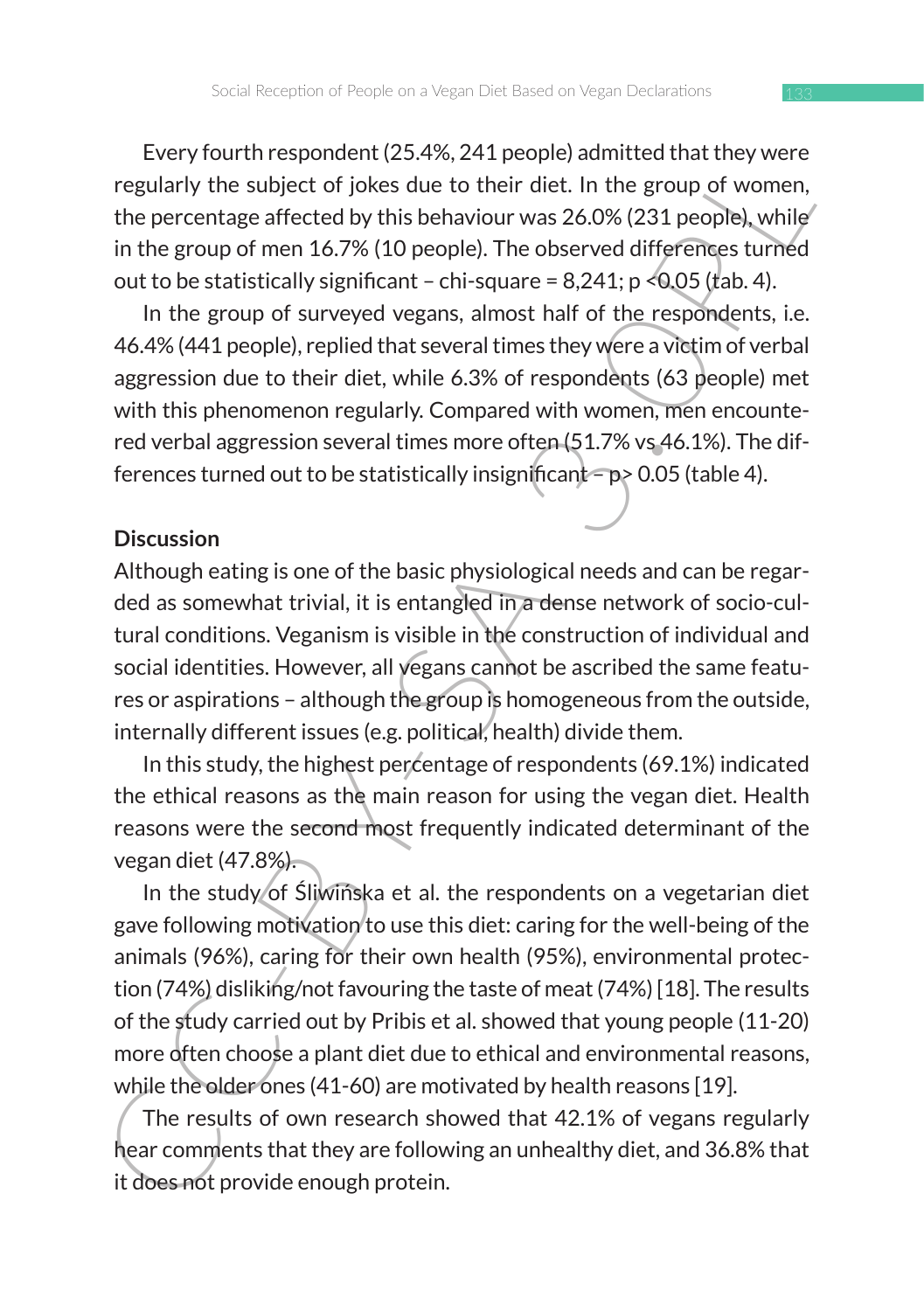In a study carried out by Śliwińska et al. it was noted that 40% of vegetarians and 77% of people on a traditional diet considered vegan diet to be not fully nutritious. In the group of non-vegetarians, 58% of the respondents gave protein as an insufficiently supplied ingredient on a vegan diet. 33% of the non-vegetarian group also said that vegan diet should not be used by anyone [18].

Names of food products that contain the word referring to meat products make potential customers know what form of the product and what taste they are dealing with. The above fact makes the use of "meat" terms seem helpful to both customers and food producers. From the linguistic point of view, the discussed phenomenon is neo-semantisation, i.e. giving the existing word in the language a new, additional meaning. Thus, the cutlet, which until now was understood as a flat-shaped piece of meat, can also be a vegetable dish, e.g. a cauliflower cutlet.

In a study can the may measure at at it was noted unat wot we head and the strainas and 77% of people on a traditional diet considered vegan diet to be not fully nutritious. In the group of non-vegetarians, 58% of the regi A study conducted for Ingredient Communications showed that in the opinion of 25% of respondents, the "meat" names of plant products, such as sausage, steak, burger, are incorrect and inappropriate. In the case of vegetarians, the percentage in question was 18%, vegans – 33%, while in the group of people using the traditional nutrition model – 26%. In the case of purchasing decisions, differences in the responses of vegans and vegetarians were noted. In the first group, the majority, i.e. 57%, said they were less likely to buy a plant product if the packaging was labelled with the word for meat product, while 49% of vegetarians said they were more likely to buy such a product. Nearly 60% of respondents who did not mind "meat" terms for plant product indicated that they correctly describe the structure and type of the product, while among those surveyed who were opposed to such naming, 60% of them pointed out the misleading function of naming [20].

In the analysed research the vegans were asked "Have you ever heard that the names of vegan meals (e.g. soy hot dogs, lentil pate) are inappropriate, because they try to imitate their original meat/dairy counterparts?" The vast majority of the respondents, i.e. 85.1%, confirmed it.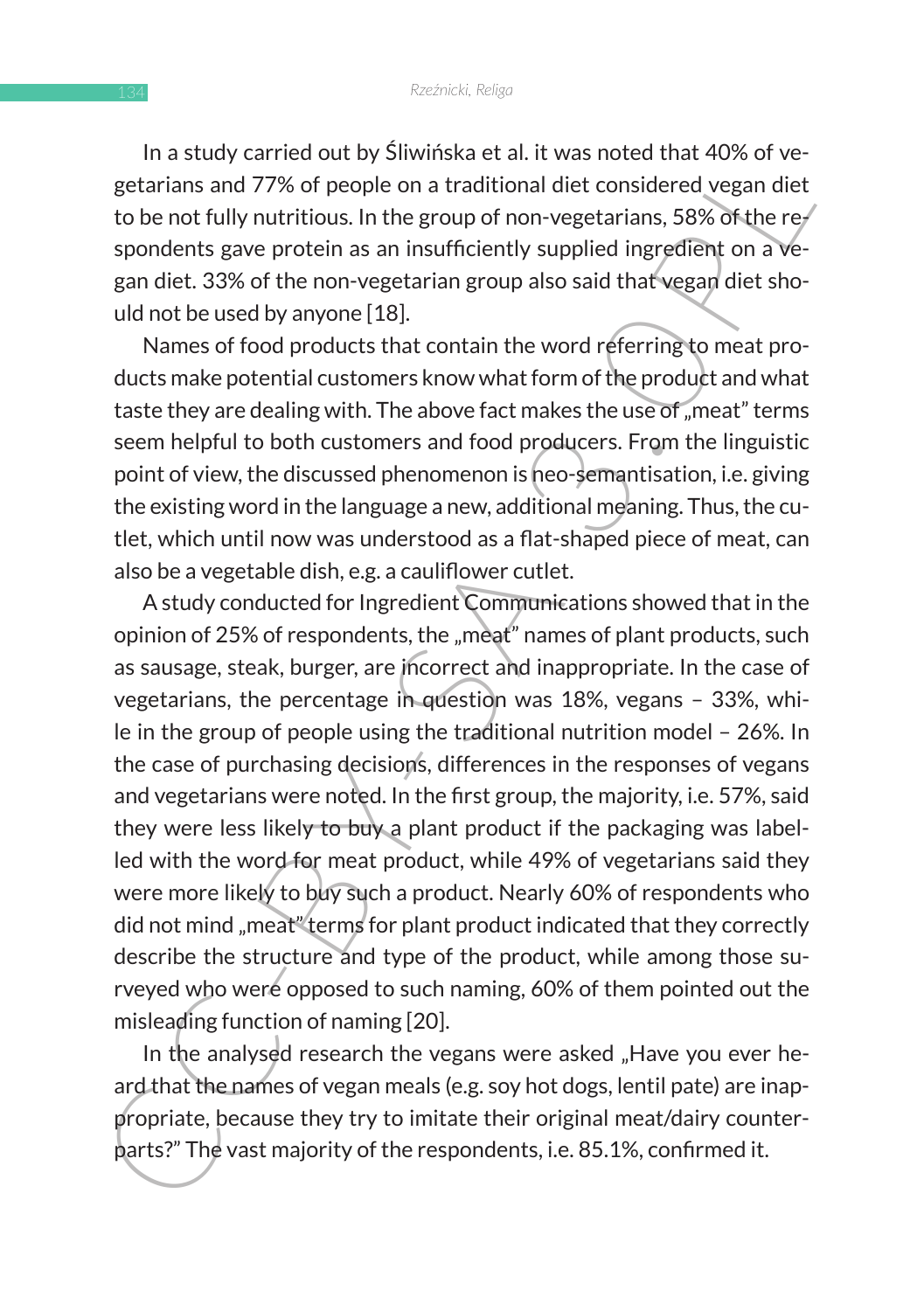# **Conclusions**

- 1. According to vegans, social attitudes towards people on a vegan diet are unfavourable. Vegans are often perceived through the prism of stereotypes, which is why they are regularly exposed to unpleasant or even aggressive behaviour and are forced to argue with the views of others often based on false premises.
- 2. It is necessary to intensify the educational activities of the society devoted to the principles of healthy eating, types of diets and the risks arising from improper nutrition in order to eliminate incorrect social attitudes resulting from a lack of knowledge in the area.
- 3. In the era of growing popularity of veganism in Polish society, there is a need to conduct further, systematic research to observe changes in social attitudes towards people on a vegan diet.

CHICHISTONISM CONTENT CONTENT CONTENT CONTENT CONTENT CONTENT CONTENT ON A CONTENT OF DETAIL OF DETAILS OF DETAILS USE AN IN THE WAY THE WAY THE WAY THE VIDEO SPRESS THAT IN DEPTEMBLE UP IN UNDERSTAND THE USE OF THE USE OF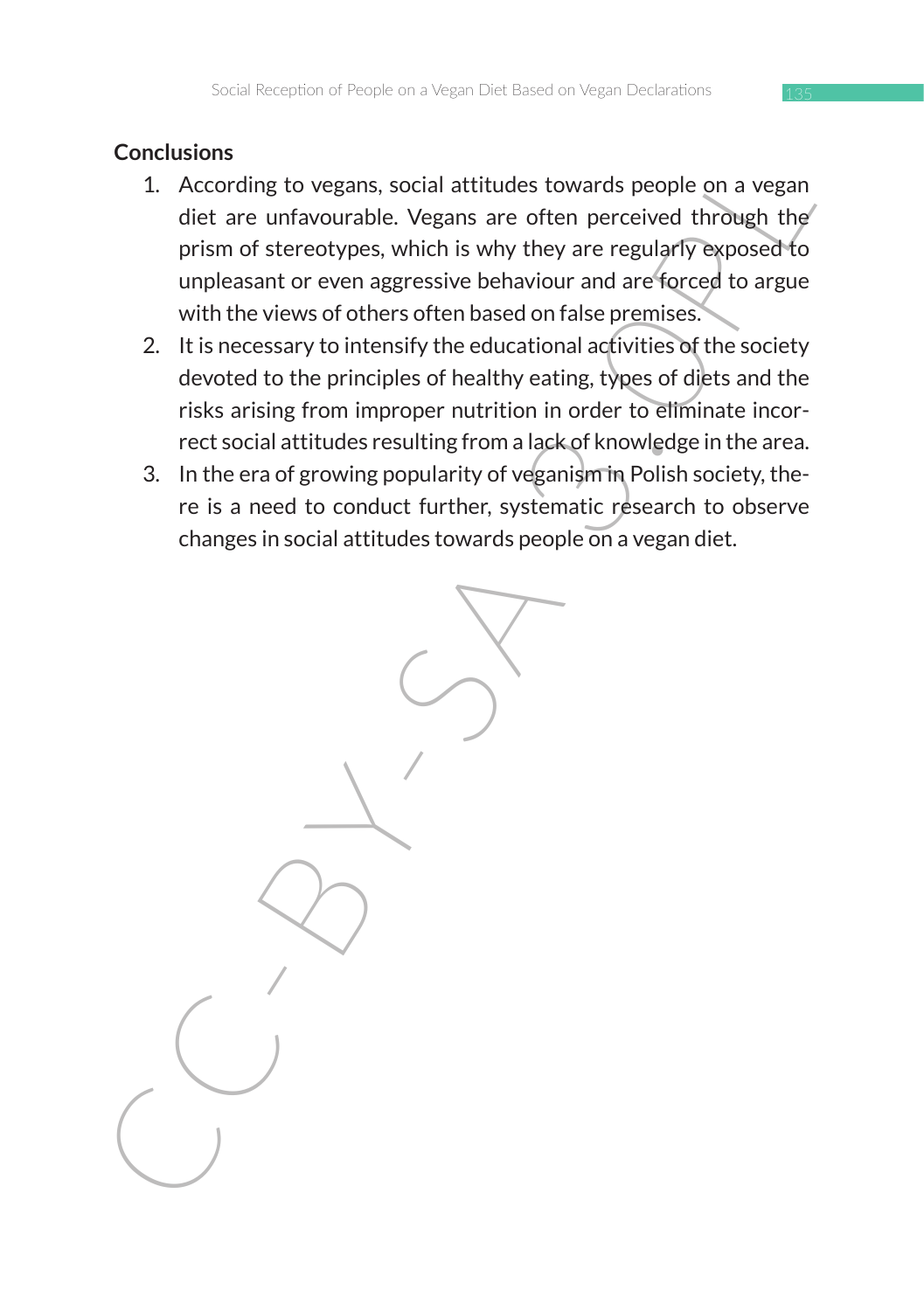# **References**

1. Zawadzka D. Rynek Mięsa Stan i Perspektywy. ISSN: 1231-2576. Warszawa; 2017.

2. Spector K, Brent E. 10 Top Vegan-Friendly Cities [Internet] [cited 19.10.2019]. Available from https://www.happycow.net/vegtopics/travel/top-vegan-friendly-cities.

3. Bielak R, ed. Polska w liczbach 2017. Główny Urząd Statystyczny, Departament Analiz i Opracowań Zbiorczych. Warszawa; 2017.

4. Bielak R, ed. Polska w liczbach 2018. Główny Urząd Statystyczny, Departament Analiz i Opracowań Zbiorczych. Warszawa; 2018.

5. Craig WJ, Mangels AR. Position of the American Dietetic Association: Vegetarian Diets. J Am Diet Assoc 2009; 109(7): 1266-1282.

References<br>
1. Zawadzka D. Rynek Mięsa Stan i Perspektywy. ISSN: 1231-2376, Wary<br>
szawa; 2017.<br>
2. Spector K. Brent E. 10 Top Vegan-Friendly Cities [Internet] [cited<br>
19.10.2019]. Available from https://www.happycow.net/ve 6. Fewtrell M, Bronsky J, Campoy C et al. Complementary Feeding: A Position Paper by the European Society for Paediatric Gastroenterology, Hepatology, and Nutrition (ESPGHAN) Committee on Nutrition. J Pediatr Gastroenterol Nutr 2017 Jan; 64(1): 119-132.

7. Agnoli C, Baroni L, Bertini I et al. Position paper on vegetarian diets from the working group of the Italian Society of Human Nutrition. Nutr Metab Cardiovasc Dis 2017 Dec; 27(12): 1037-1052.

8. Rizzo NS, Jaceldo-Siegl K, Sabate J, Fraser GE. Nutrient profiles of vegetarian and nonvegetarian dietary patterns. J Acad Nutr Diet 2013; 113(12): 1610-1619.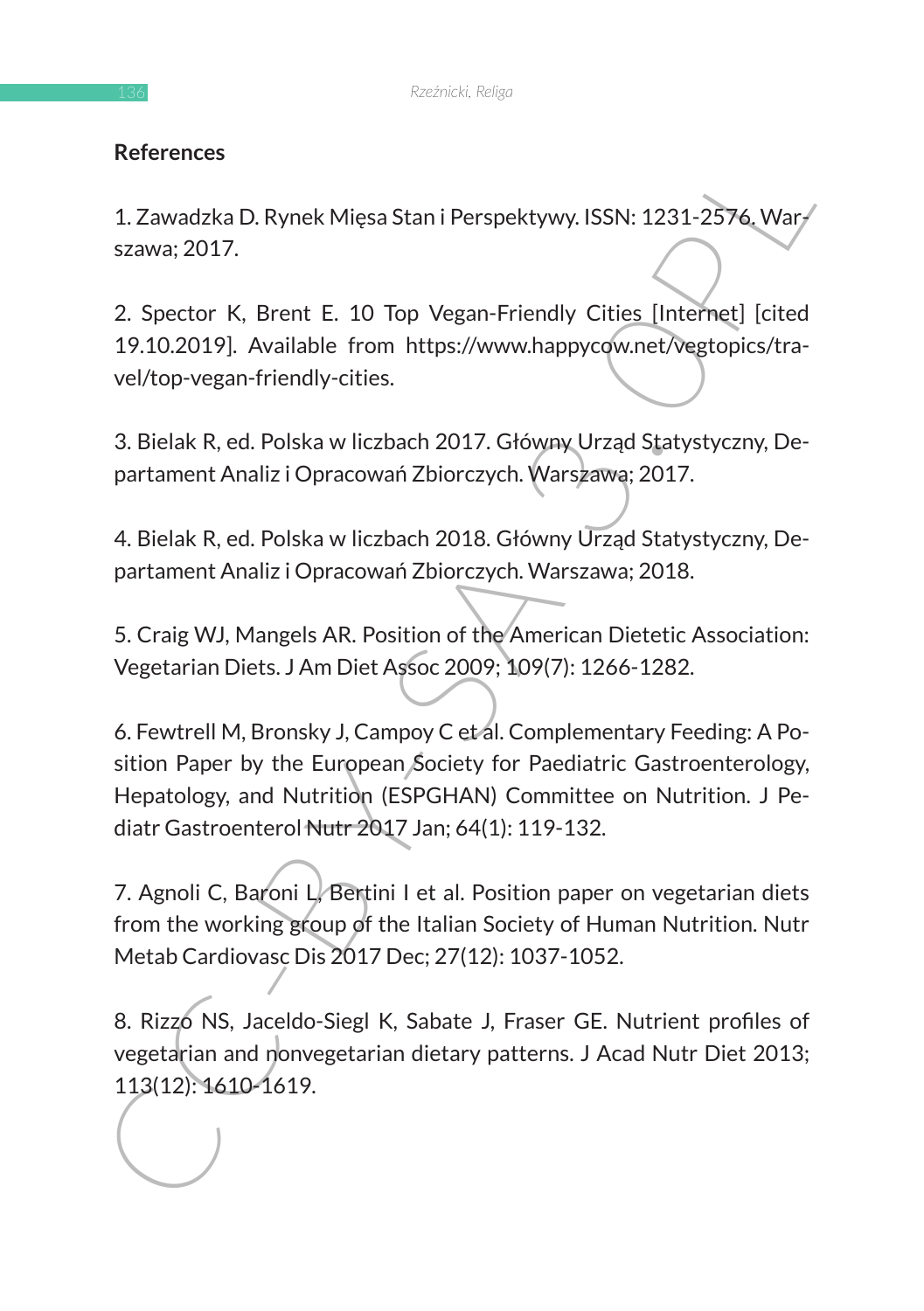9. Dinu M, Abbate R, Gensini GF, Casini A, Sofi F. Vegetarian, vegan diets and multiple health outcomes: A systematic review with meta-analysis of observational studies. Crit Rev Food Sci Nutr 2017 Nov 22; 57(17): 3640-3649.

10. Gili RV, Leeson S, Montes-Chañi EM et al. Healthy Vegan Lifestyle Habits among Argentinian Vegetarians and Non-Vegetarians. Nutrients 2019; Jan 12; 11(1), pii: E154.

11. Martínez-González MA, Sánchez-Tainta A, Corella D et al. A provegetarian food pattern and reduction in total mortality in the Prevención con Dieta Mediterránea (PREDIMED) study. Am J Clin Nutr 2014; Jul; 100 Suppl 1:320S-8S.

12. Jaacks LM, Kapoor D, Singh K, et al. Vegetarianism and cardiometabolic disease risk factors: Differences between South Asian and US adults. Nutrition 2016; Sep; 32(9): 975-84.

13. Singh PN, Arthur KN, Orlich MJ, et al. Global epidemiology of obesity, vegetarian dietary patterns, and noncommunicable disease in Asian Indians. Am J Clin Nutr 2014; Jul; 100 Suppl 1:359S-64S.

14. Craig WJ. Health effect of vegan diets. Am J Clin Nutr 2009; 89(5): 1627-1633.

15. Huang T, Yang B, Zheng J at al. Cardiovascular disease mortality and cancer incidence in vegetarians: a meta-analysis and systematic review. Ann Nutr Metab 2012; 60: 233-240.

9. Unit in , House K, centain it in , calini in , sui in . vegetarial in vegetarial in the canalysis of observational studies. Crit Rev Food Sci Nutr 2017 Nov 22, 57(17)<sup>3</sup><br>
3.000-3649.<br>
10. Gill RV, Leeson S, Montes-Chañi 16. Bradbury KE, Crowe FL, Appleby PN et al. Serum concentrations of cholesterol, apolipoprotein A-I and apolipoprotein B in a total of 1694 meat-eaters, fish-eaters, vegetarians and vegans. Eur J Clin Nutr 2014; 68: 178–183.